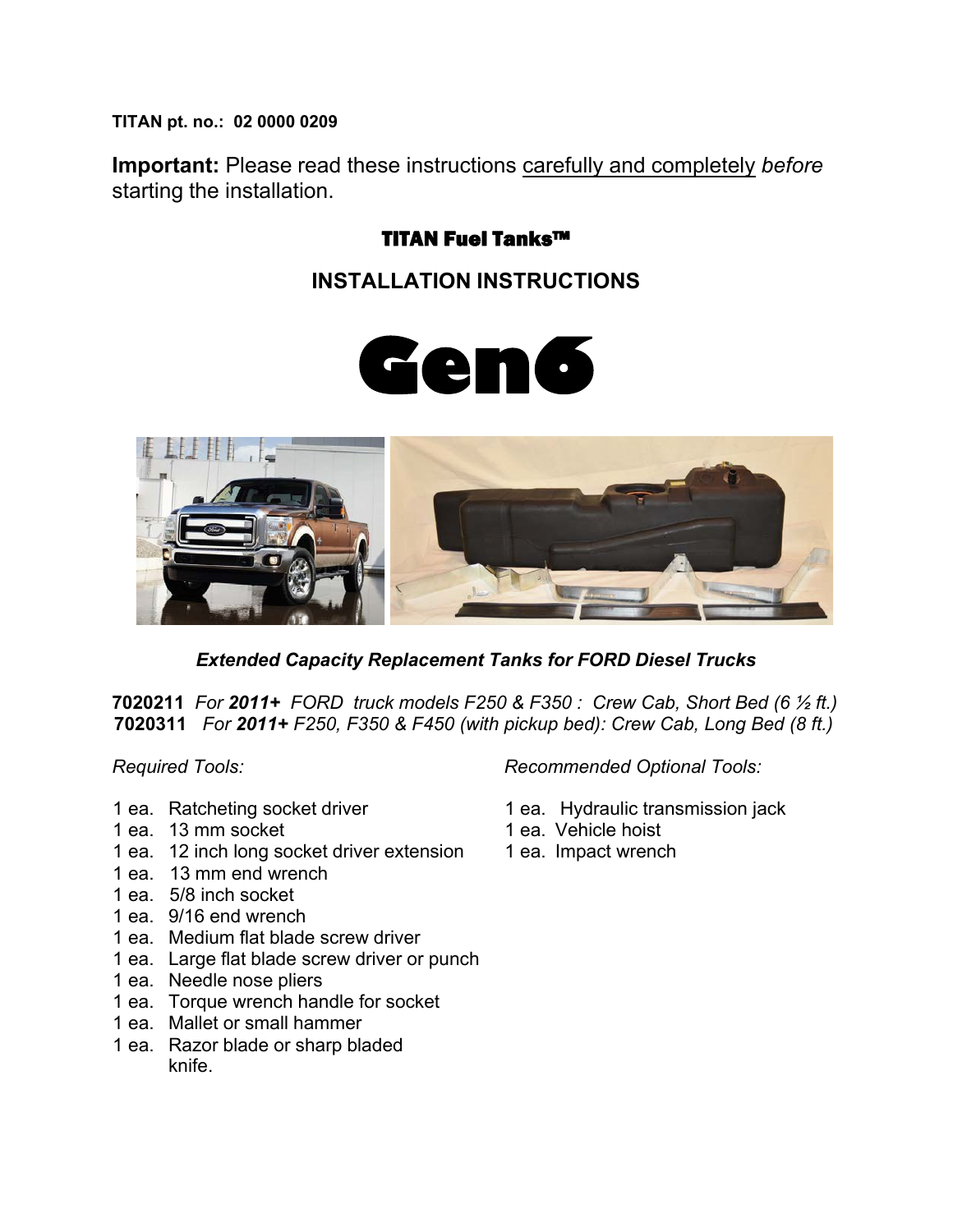*Parts List:* 

1ea. Extra heavy-duty cross-linked polyethylene (XLHDPE) fuel tank for one of the following Ford Motor Company diesel trucks:

| Crew Cab, Short Bed 2011<br>"Super Series" | Tank Identification: "FORD CCSB" |
|--------------------------------------------|----------------------------------|
| Crew Cab, Long Bed 2011                    | Tank Identification: "FORD CCLB, |
| "Super Series"                             | 02 0000 0129"                    |

*Note: Each tank has an identification on its top. Please check to be sure the tank is properly identified as the one to fit your vehicle.* 

| 1 ea. 02 0000 0197                                                                               | TITAN Gen6 O-Ring (packaged in warranty envelope)                                                                                                                                                                                                                                               |
|--------------------------------------------------------------------------------------------------|-------------------------------------------------------------------------------------------------------------------------------------------------------------------------------------------------------------------------------------------------------------------------------------------------|
| 1 ea. 02 0000 0112                                                                               | $\frac{1}{2}$ " NPT x $\frac{3}{4}$ " x 90 elbow (installed in top of<br>tank by fill hose king nipple, extra in war. envelope)                                                                                                                                                                 |
| 1 ea. (See nos. below)<br>1 ea. (See nos. below)<br>1 ea. (See nos. below)<br>3 ea. 99 0000 0103 | Rear tank strap, long strap (Short and Long Beds)<br>Middle tank strap, intermediate strap (Long Bed only)<br>Front tank strap, short strap (Short and Long Beds)<br>Extruded Flexible Bushings (IF optional Titan Shield<br>was ordered, the bushings are NOT included) 4 ea. for<br>Long Bed. |

1 ea. 02 0118 0000 FORD, Front Tank Support Assembly, CC Short/Long Bed, 2011(Included complete in 22"x10"x4" box)

- 1 ea. 99 0102 0000 Roll Over Valve Vent Assembly with hose and vent cap.
- *Note: The Ford tank straps are identified by designations cut into the very bottom of the strap and/or on one side. These designations are:*

#### *Crew Cab, Short Bed*

| Rear Tank Strap:         | 1 ea. 02 0117 0000             | Long Strap |
|--------------------------|--------------------------------|------------|
| <b>Front Tank Strap:</b> | 1 ea. 02 0117 0000 Short Strap |            |

#### *Crew Cab, Long Bed*

| Rear Tank Strap:   | 1 ea. 02 0121 0000 | Long Strap: "3" or "R"++   |
|--------------------|--------------------|----------------------------|
| Middle Tank Strap: | 1 ea. 02 0121 0000 | Intermediate Strap: "2" or |
|                    |                    | "M"++                      |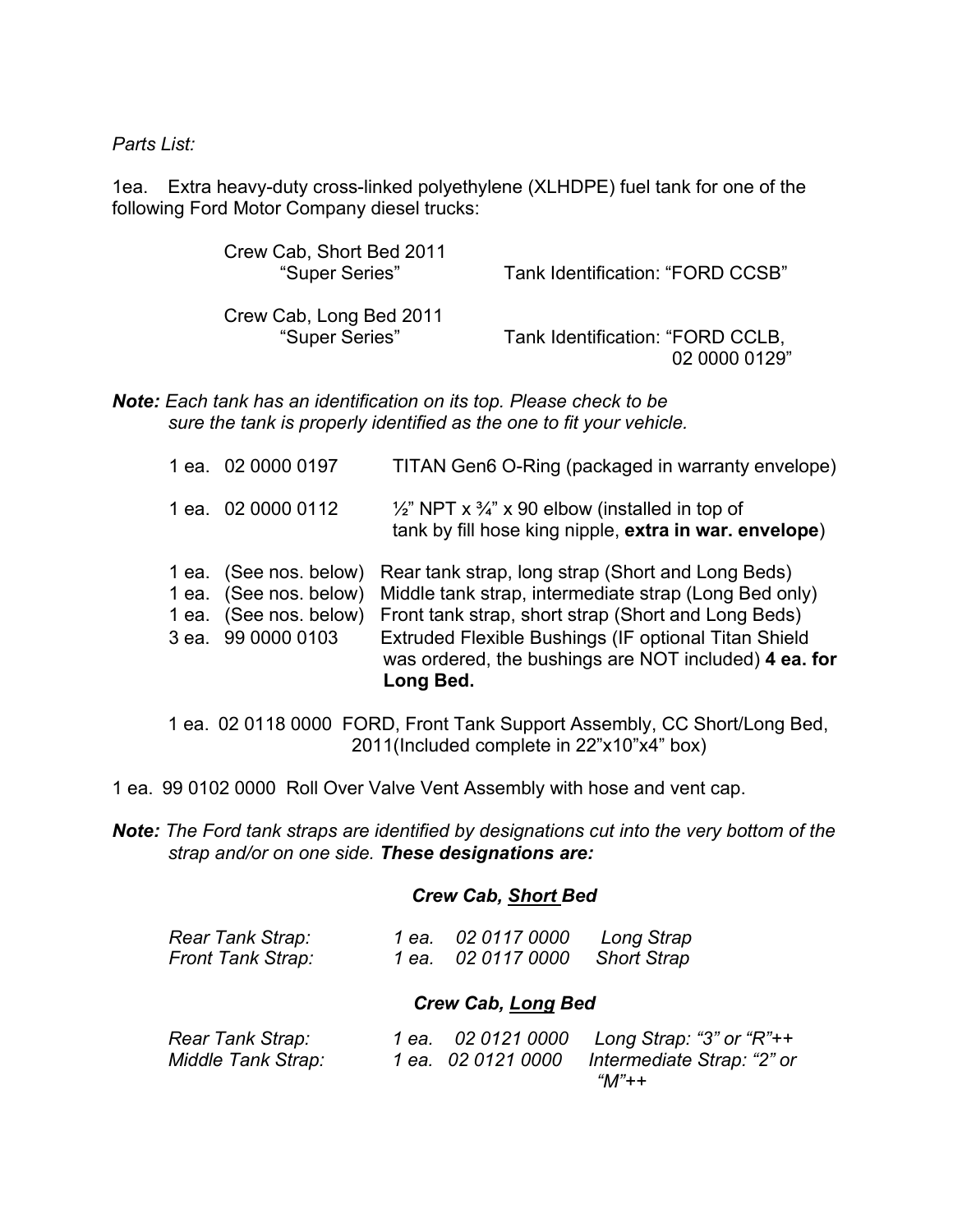*Front Tank Strap: 1 ea. 02 0121 0000 Short Strap: "1" or "F"++* 

++ The Long Bed straps will be stamped with a numeral or have a cut-out letter identifying their position. This numeral or letter will be located on the in-board, vertical leg of the strap.

### *IMPORTANT NOTICE: Before installation, be sure to thoroughly inspect inside of the tank for ANY foreign debris!*

**NOTE:** TITAN 2011+ FORD Crew Cab, Short Bed and 2011+ FORD Crew Cab, Long Bed products are extremely similar when it comes to installation procedures. Most of the photos in these instructions show a Crew Cab Short Bed tank, but the procedures in the pictures are the same for both.

| Step | Description |
|------|-------------|
|      |             |

- 1 Using best, safe practices, place the vehicle on a hoist that leaves the entire underside of the frame *unobstructed.*
- 2 Drain all the fuel from the original equipment tank using a pump or siphon.
- 3 Remove original equipment tank plastic side shield and bottom shield (if applicable) from vehicle.
- 4 Disconnect the  $\frac{3}{4}$ " vent line hose and the larger fill hose from the fill spout, leaving them attached to the tank.
- 5 Disconnect fuel gauge electrical connection, feed line and return line from the sending unit.
- 6 Support the original equipment tank.
- 7 Loosen original equipment tank straps by undoing inside bolts first.
- 8 Remove the original equipment tank with its straps from the vehicle.
- 9 Remove original equipment "bumper bracket", located to the right of the front strap, (See Fig. 1) from vehicle.
- 10 Make sure the wiring harness and differential breather hose (if applicable) are securely fastened to the vehicle frame as the new tank will need to be positioned next to the frame for its entire length.
- 11 Use a mallet and screw driver or punch to loosen the hold-down ring on the sending unit by tapping it and turning it counter-clockwise (See Fig. 2). Remove the sending unit from the original equipment tank. Do NOT reuse factory O-Ring seal. Save the factory hold-down ring for use on the new TITAN tank.
- 12 Remove fill hose and vent line hose from original equipment tank, they will be installed the same way on the new tank.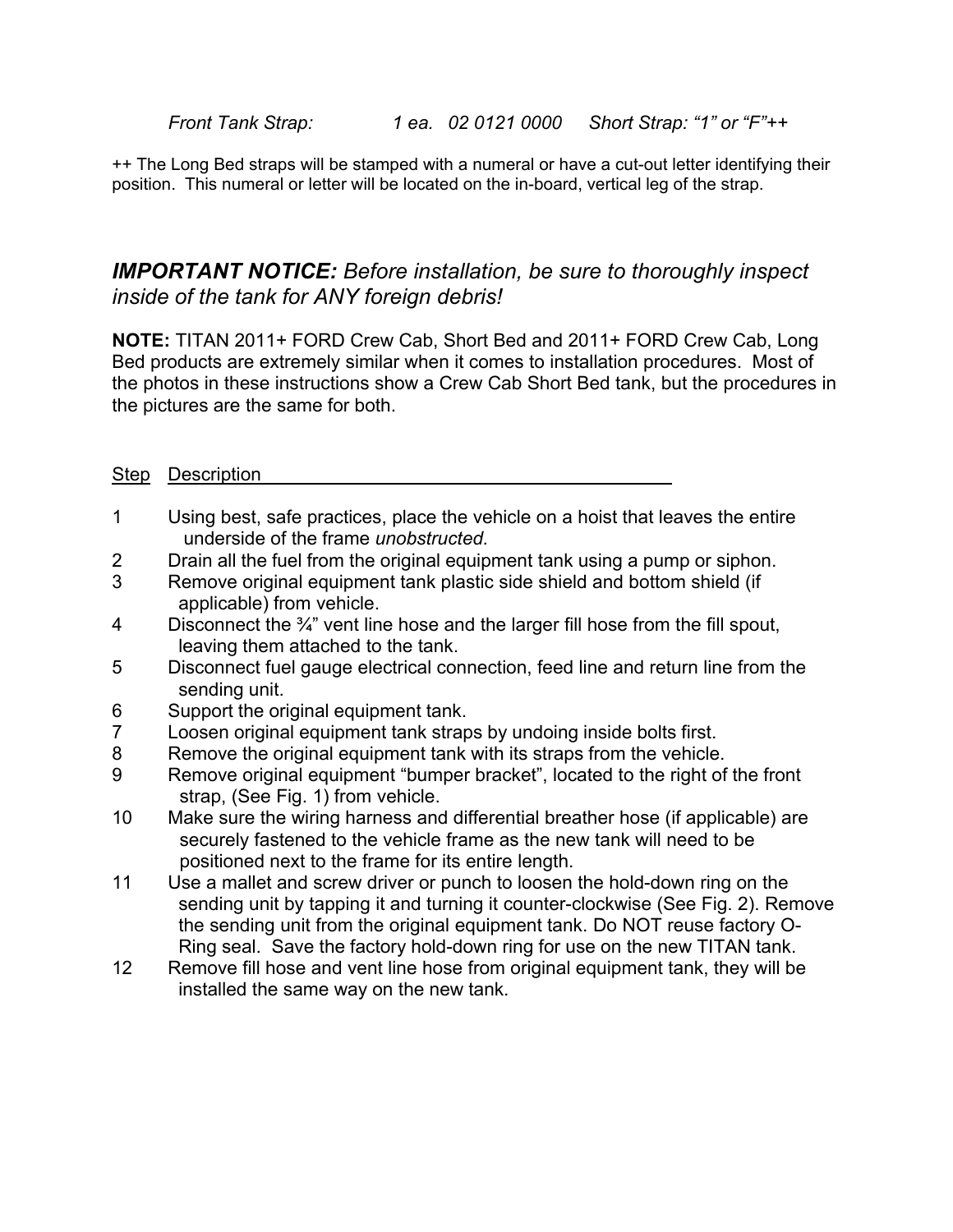

(Fig. 1) Remove original equipment strap and (Fig. 2) Loosen hold-down ring on original<br>"bumper bracket", shown here to the right-hand equipment tank by tapping counter-clockwise, "bumper bracket", shown here to the right-hand<br>side of the front strap.

remove and lift out sending unit.

13 The new TITAN fuel tank comes with a new O-Ring to seal the sending unit. **The O-Ring is packaged in the envelope with the warranty registration.** Install the O-Ring as shown in Fig. 3.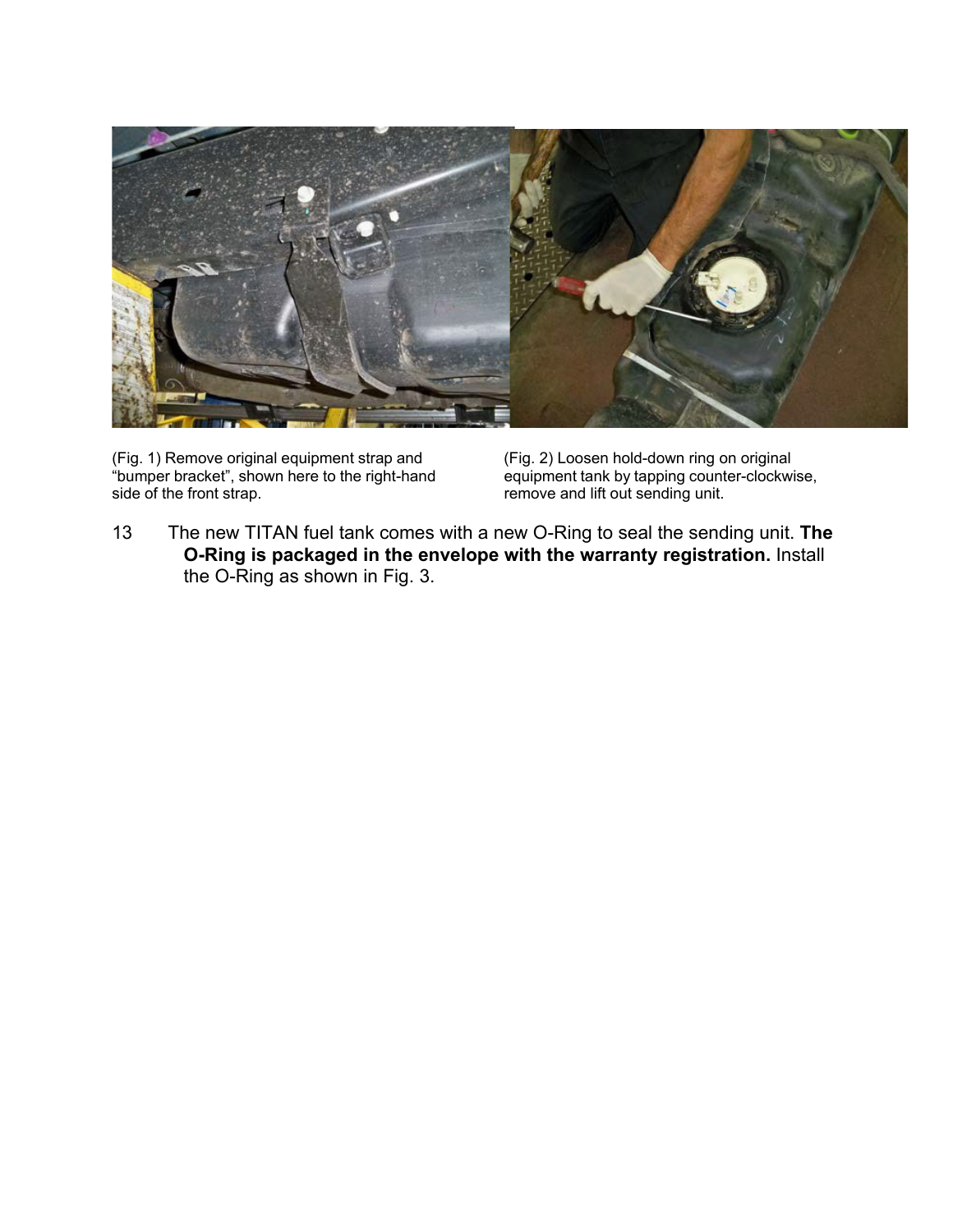



(Fig. 3) O-Ring gasket shown installed correctly. (Fig. 4) Line the sending unit tab up with the

"Tab Location" markings on the tank.

- 14 Carefully place the sending unit into the new TITAN tank. Make sure the "O" ring gasket is placed properly under the sending unit to seal correctly. Before installing the sending unit into the TITAN Tank, BE SURE THE INSIDE OF THE TANK IS FREE OF DIRT OR DEBRIS OF ANY KIND.
- 15 After placing the sending unit into the tank on top of the "O" ring gasket, rotate it until the sending unit tab is lined up with the "Tab Location" markings on the tank's top (See Fig. 4).
- 16 Place the factory (OEM) hold-down ring on top of the sending unit and use a hammer and punch, or screw driver to tap the ring clockwise until it is fully seated and locked (See Fig. 5).



(Fig. 5) Using a hammer and punch, or screw driver (Fig. 6) Install fill and vent hoses from original to tighten the hold-down ring clockwise. equipment tank on TITAN tank as shown. Make

sure that  $\frac{3}{4}$ " vent line is lined up with orientation mark on the tank.

- 17 Install the fill hose on the TITAN Tank King Nipple and the  $\frac{3}{4}$ " vent line hose on the ¾" elbow which is installed on top of the tank. Be sure all clamps are tight (See Fig. 6).
- 18 The TITAN tank straps will reuse the original equipment mounting bolts. Hang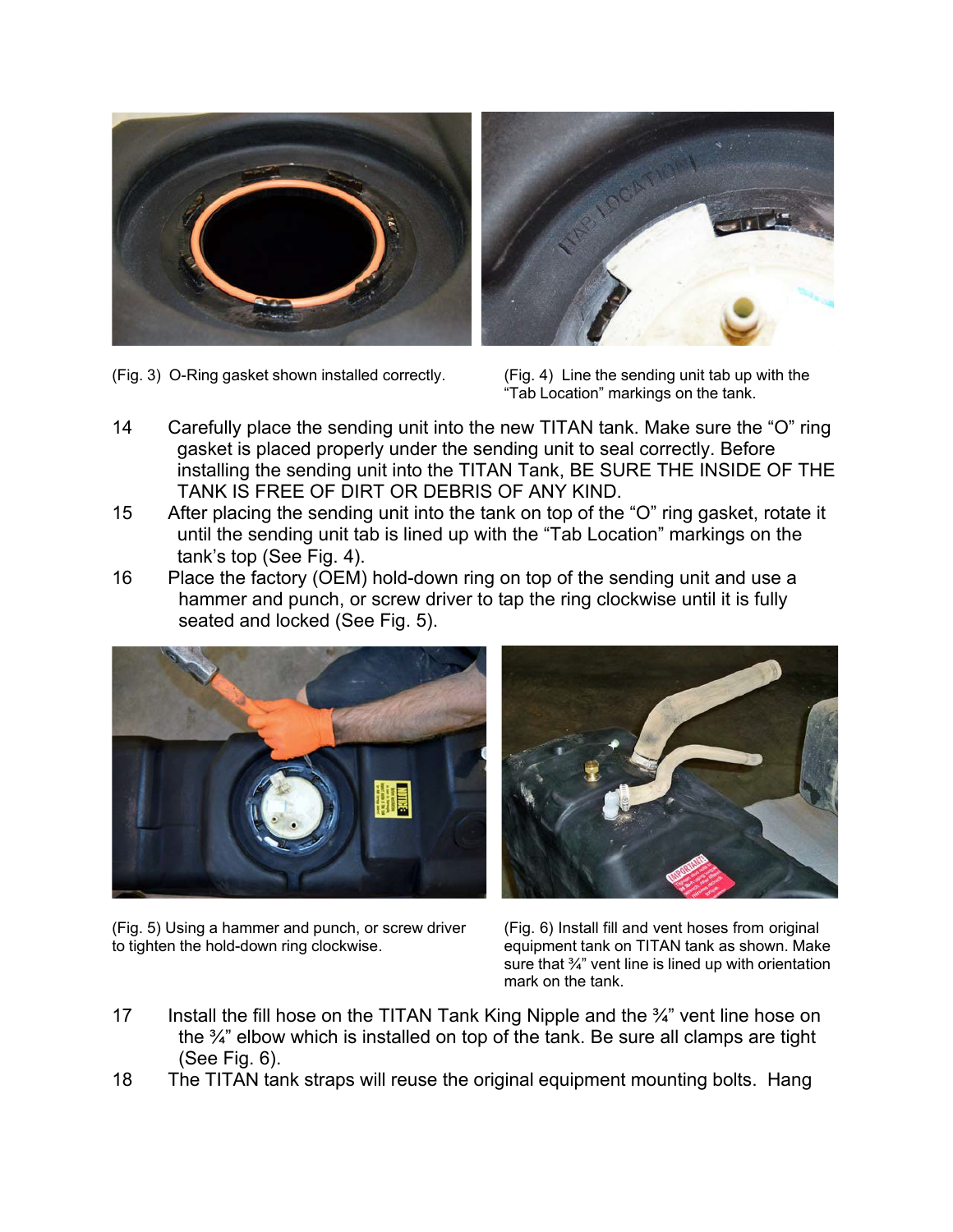the outboard side of the straps first. The rear strap will attach to the underside of the frame and the front strap will attach to the outside. Start the stock bolt and make sure at least ½ of the thread is through. Leave the bolt loose. **Note:**  The short bed tank comes with two straps, plus the front support bracket; the long bed tank comes with three straps, plus the front support bracket.

- 19 Place tank on a transmission jack. Lift the tank high enough to reconnect the sending unit electrical connection, as well as both the return, and feed lines. Line the straps up with the strap indentations in the tank.
- 20 Once all connections are securely attached, lift the tank the rest of the way into place with the jack.
- 21 Install the flexible bushings on both straps. Place it so it is centered in the bottom of the strap with the bushing's channel side toward the strap. Press the bushings securely into place.
- 22 Attach the inboard sides of the straps. Tighten the bolt and bracket to factory specifications.
- 23 The "02 0118 0000 FORD, Front Tank Support Assembly" supports the front of the tank. It is made up of two major pieces: an upper and a lower. Hang the lower piece on the inside bottom lip of the vehicle's frame. Slide it toward the rear of the vehicle until it lines up with the closest cab mount. Loosen the bolt from the cab mount and complete installation of the upper piece as shown in Figs. 7-12. If mounting the tank without a shield, be sure to place a flexible strap bushing on the load bearing surface of the lower piece under the tank.



(Fig. 7) Hang lower piece of support assembly (Fig. 8) Place the supplied fender washer<br>on lower lip of vehicle frame and slide towards into the center of the rubber cab mount above on lower lip of vehicle frame and slide towards the rear of vehicle until it lines up with cab mount. the upper piece of the assembly.

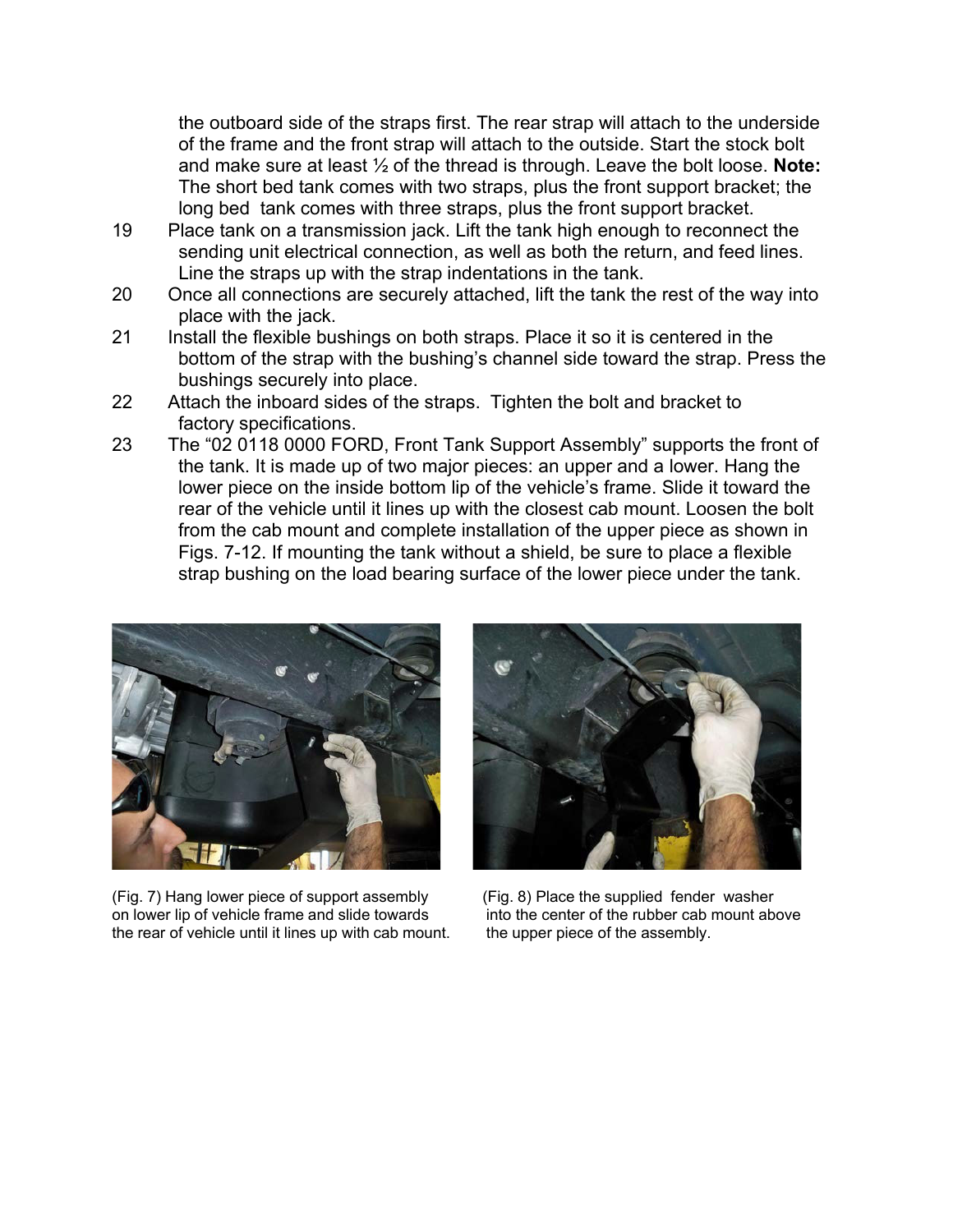

(Fig. 9) Mount the upper piece of the assembly to (Fig. 10) Replace cab mount bolt with its existing the lower piece using bolt provided. washers and tighten to factory specification.



washers and tighten to factory specification.

(Fig. 12) Installation of front support. Note the flexible bushings on the support and the straps.

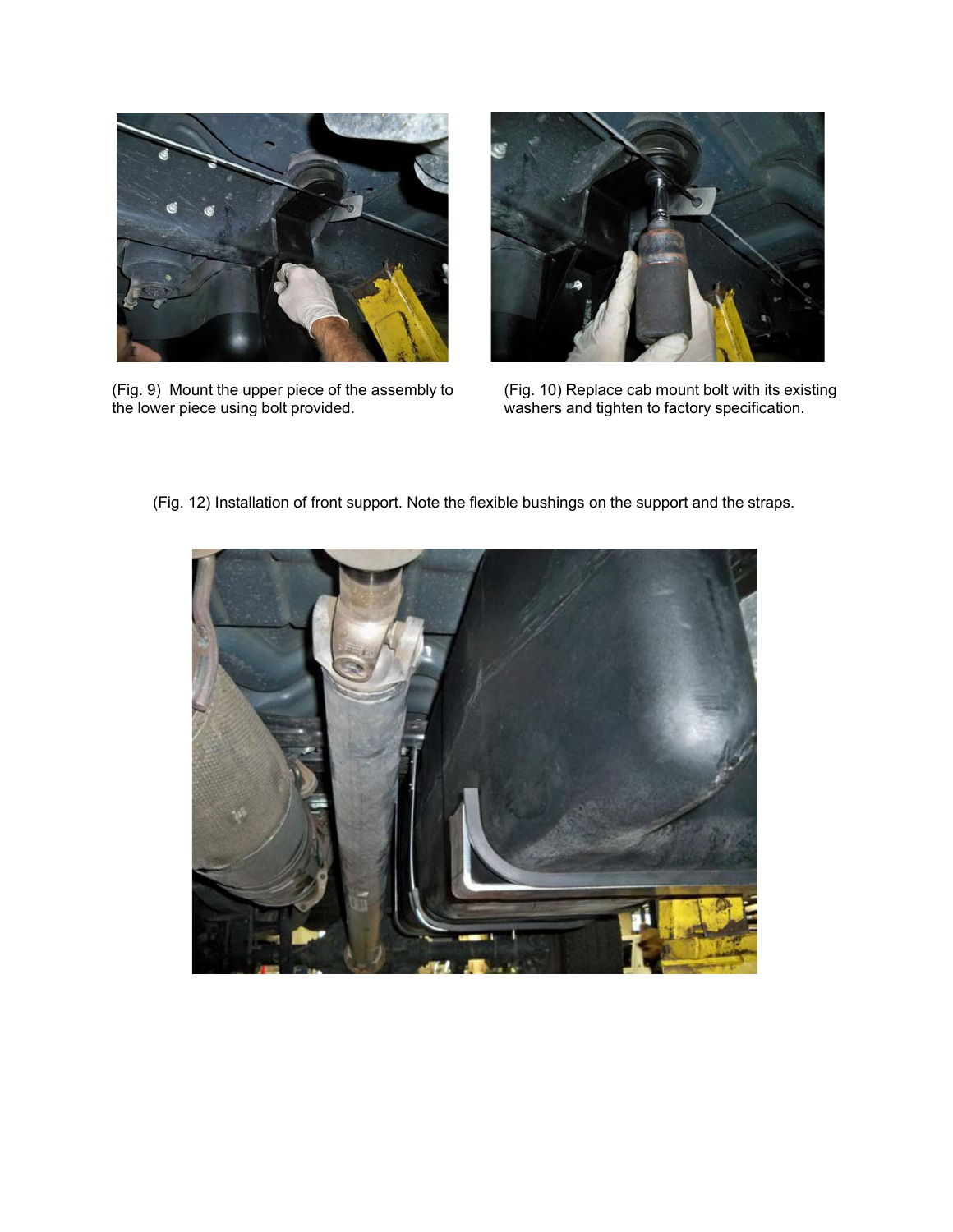

Installation Complete!

- 24 Attach the fill hose and the vent line hose to the vehicle's fill spout as they were with the original equipment tank.
- 25 Make sure ALL mounting hardware, clamps, bolts, etc. are properly installed and TIGHT. Double check it.
- 26 Lower vehicle, fill tank completely with diesel fuel andcheck for leaks. IMPORTANT!

Go to TITAN's website to view video installation instructions and tips.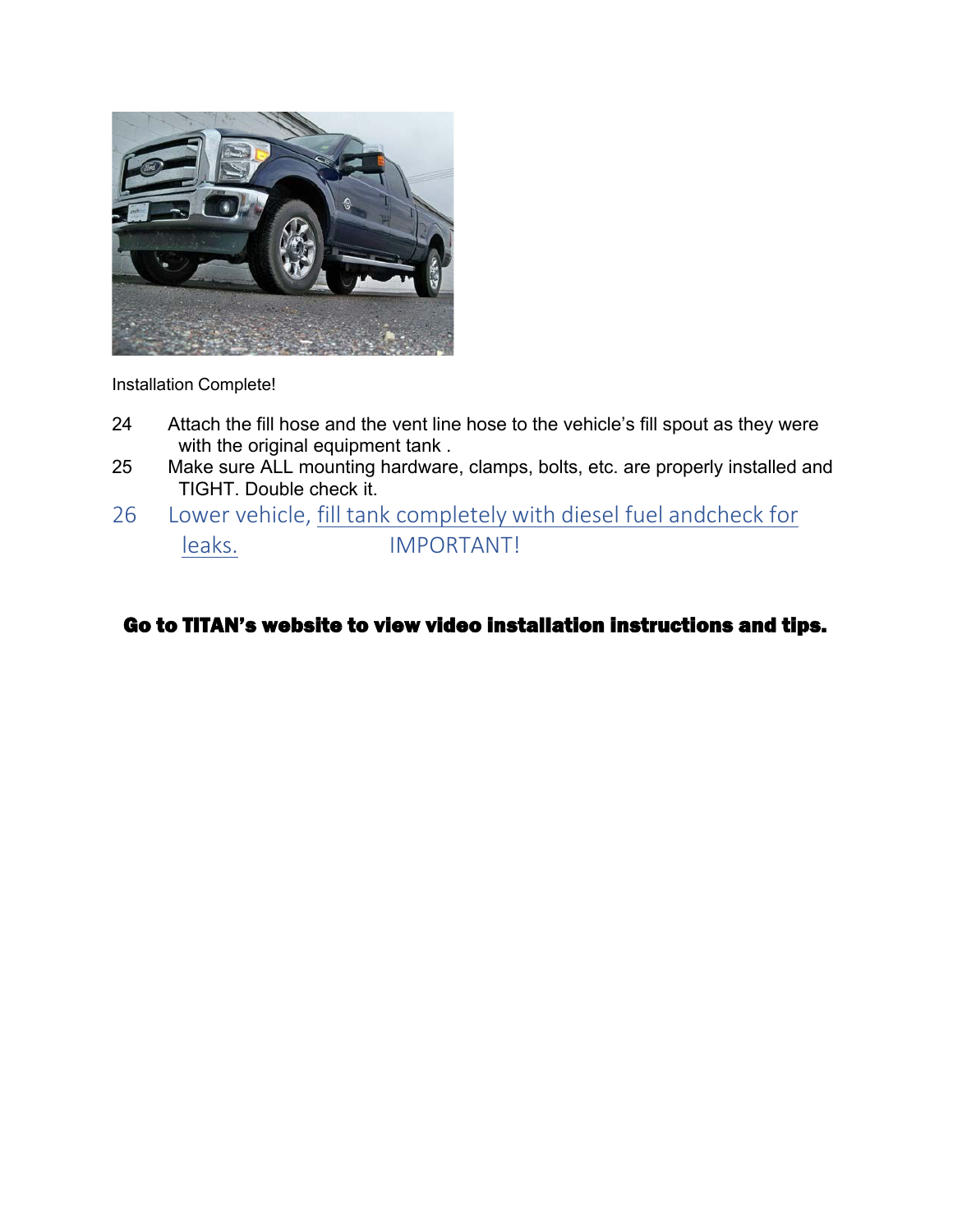## SPECIAL NOTE:

# *For 2011+ FORD truck models F250, F350 & F450 : Crew Cab Short Bed or Crew Cab Long Bed With FX4 Option Package*

If the installation vehicle is equipped with Ford's FX4 Option Package it will most likely have a steel skid plate under the transmission and transfer case which *may* interfere with the new TITAN fuel tank. If so, there are two courses of action: Remove and dispose of the skid plate, OR "notch" the skid plate so as to allow the new TITAN tank to fit with it.

If you chose to notch the skid plate here are some suggestions:

A) If the skid plate interferes with the TITAN tank, loosen the skid plate, and detach the driver's side, before lifting the TITAN tank into place.

B) After the new TITAN tank is installed, hold the skid plate in place and mark it so as to show where the notch for the new tank needs to be located. The "notch" does not necessarily need to follow the contour of the front of the tank as illustrated below. It can be circular, triangular, or rectangular and the skid plate will still function fine. The notch can even be two parallel cuts made with a hack saw and the resulting flap bent up out of the way over the plate to form the "notch". **One important thing is to be sure the closest point on the "notch" is at least ½ inch (13 mm) away from the tank.** 

C) The skid plate may be cut with a grinding wheel, Sawzall, hack saw or other suitable tool. Be sure to smooth the edges and touch up the exposed metal with paint.

D) Reinstall the skid plate and adjust to its lowest level on the passenger side.

See photos below.